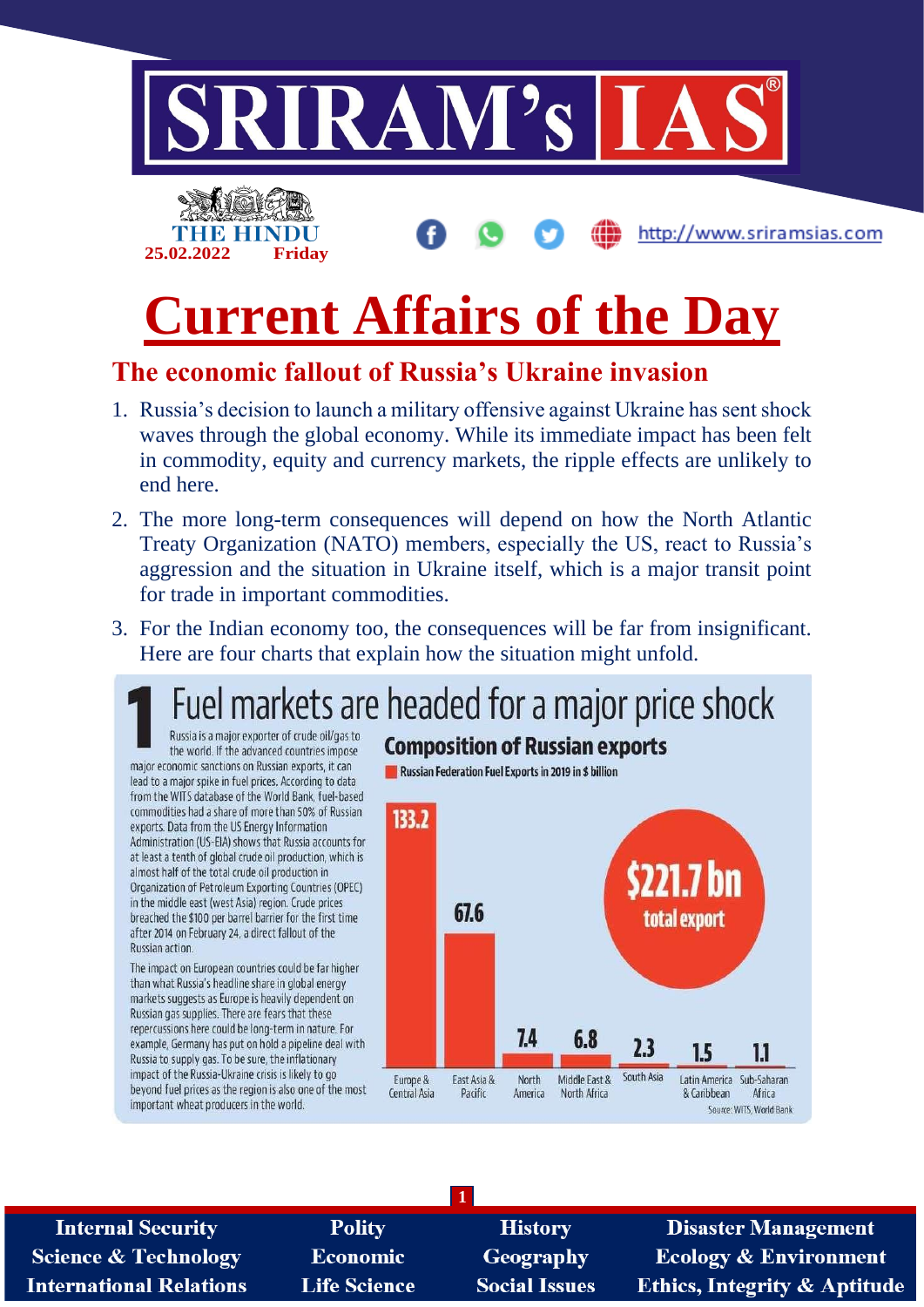

http://www.sriramsias.com





Experts believe that the inflationary shock could derail the already slackening post-pandemic recovery in the global economy. "Oil's surge to \$100 a barrel for the first time since 2014 represents a double-blow to the world economy by further denting growth prospects and driving up inflation. That's a worrying combination for the US Federal Reserve and fellow central banks as they seek to contain the strongest price pressures in decades without derailing recoveries from the pandemic", a Bloomberg story said. Inflation has already emerged as a major problem even without the latest geopolitical crisis. A more aggressive monetary tightening in the advanced countries will also put pressure on capital and foreign exchange markets in countries such as India. India's benchmark stock market index, the BSE S&P fell by 4.7% on February 24.



# India's budgetary maths could be completely<br>jeopardised because of the oil price shock

While there was a running debate on the extent of fuel price hike which would come after the ongoing election cycle is over on March 7, the precipitation in Ukraine has made this question even more difficult. Petrol-diesel prices have been kept frozen since November 2021, when the price of India's crude oil basket was \$80 per barrel. This year's Economic Survey assumes that crude prices will stay in the range of \$70-75 per barrel over the next fiscal year. If crude prices continue to stay at even current levels, fuel prices would have to be increased by more than ₹10 per litre, unless the government is willing to reduce union excise duties or increase petroleum subsidies. Both of these decisions will upset the budgetary calculations in a big way. A large hike in prices is bound to push inflation, increase economic pain and most likely political discontent too. The only silver lining is India's foreign exchange reserves, which stand at around \$630 billion (January 2021 figures).



| <b>Internal Security</b>        | <b>Polity</b>       | <b>History</b>       | <b>Disaster Management</b>              |  |
|---------------------------------|---------------------|----------------------|-----------------------------------------|--|
| <b>Science &amp; Technology</b> | <b>Economic</b>     | Geography            | <b>Ecology &amp; Environment</b>        |  |
| <b>International Relations</b>  | <b>Life Science</b> | <b>Social Issues</b> | <b>Ethics, Integrity &amp; Aptitude</b> |  |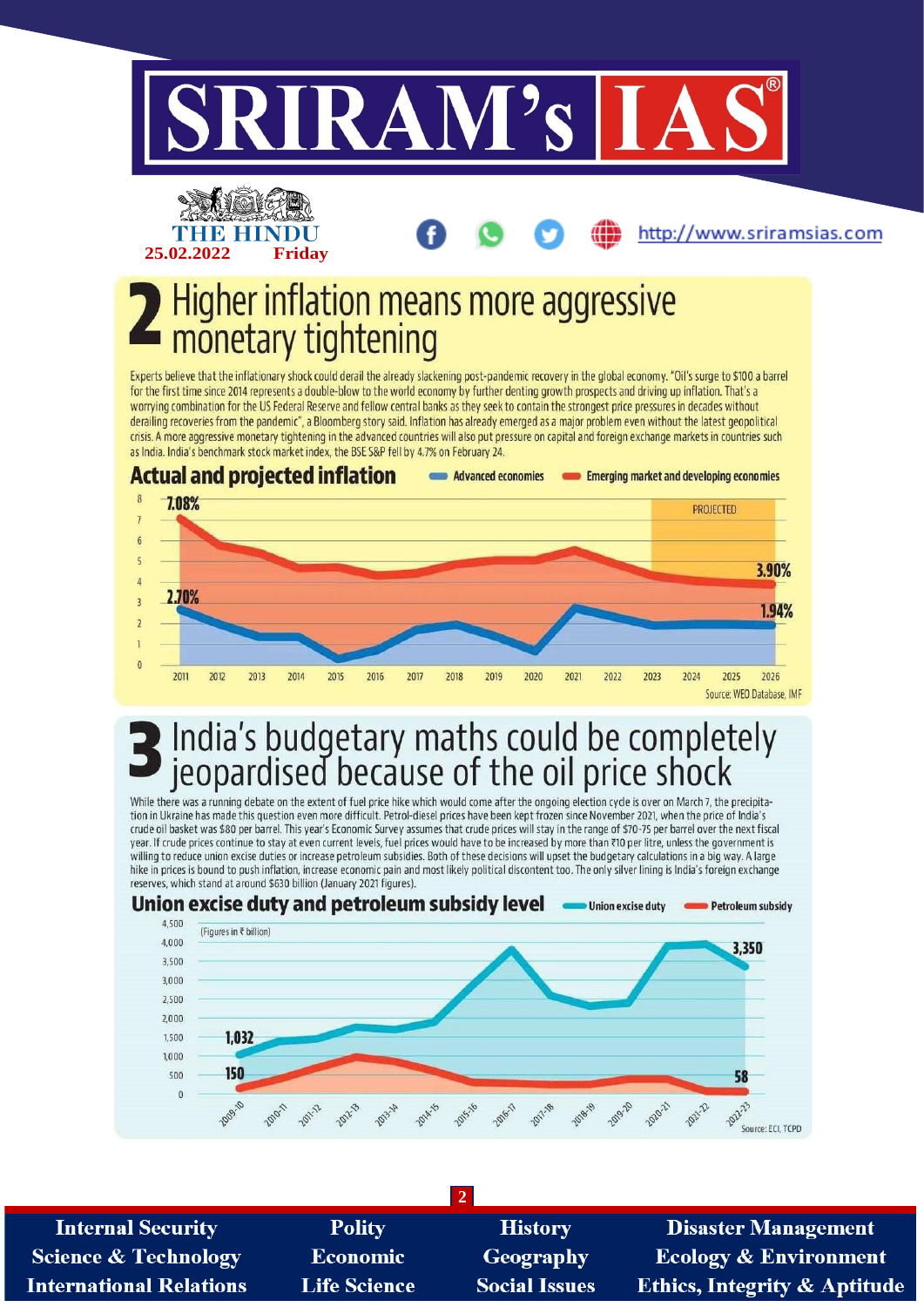

#### **U.S. group hacked Indian research institutes: China firm**

- 1. A new report from a Beijing-based cybersecurity firm said hackers linked with the U.S. National Security Agency (NSA) were found to have inserted "covert backdoors" that may have given them access to sensitive information in dozens of countries, including India, Russia, China and Japan.
- 2. Among the reportedly compromised websites listed in the report were those linked to one of India's top microbial research labs — the Institute of Microbial Technology (IMTech) under the Council of Scientific and Industrial Research — as well as the Indian Academy of Sciences in Bengaluru. Websites linked to Banaras Hindu University were also listed as being hacked into.
- 3. The report is being framed by the Chinese media as a rebuttal to U.S. allegations of Chinese cyberhacking. China-linked cyberattacks have targeted a number of U.S. institutions and become a thorny issue in U.S.-China relations.

| <b>Internal Security</b>        | <b>Polity</b>       | <b>History</b>       | <b>Disaster Management</b>              |
|---------------------------------|---------------------|----------------------|-----------------------------------------|
| <b>Science &amp; Technology</b> | Economic            | Geography            | <b>Ecology &amp; Environment</b>        |
| <b>International Relations</b>  | <b>Life Science</b> | <b>Social Issues</b> | <b>Ethics, Integrity &amp; Aptitude</b> |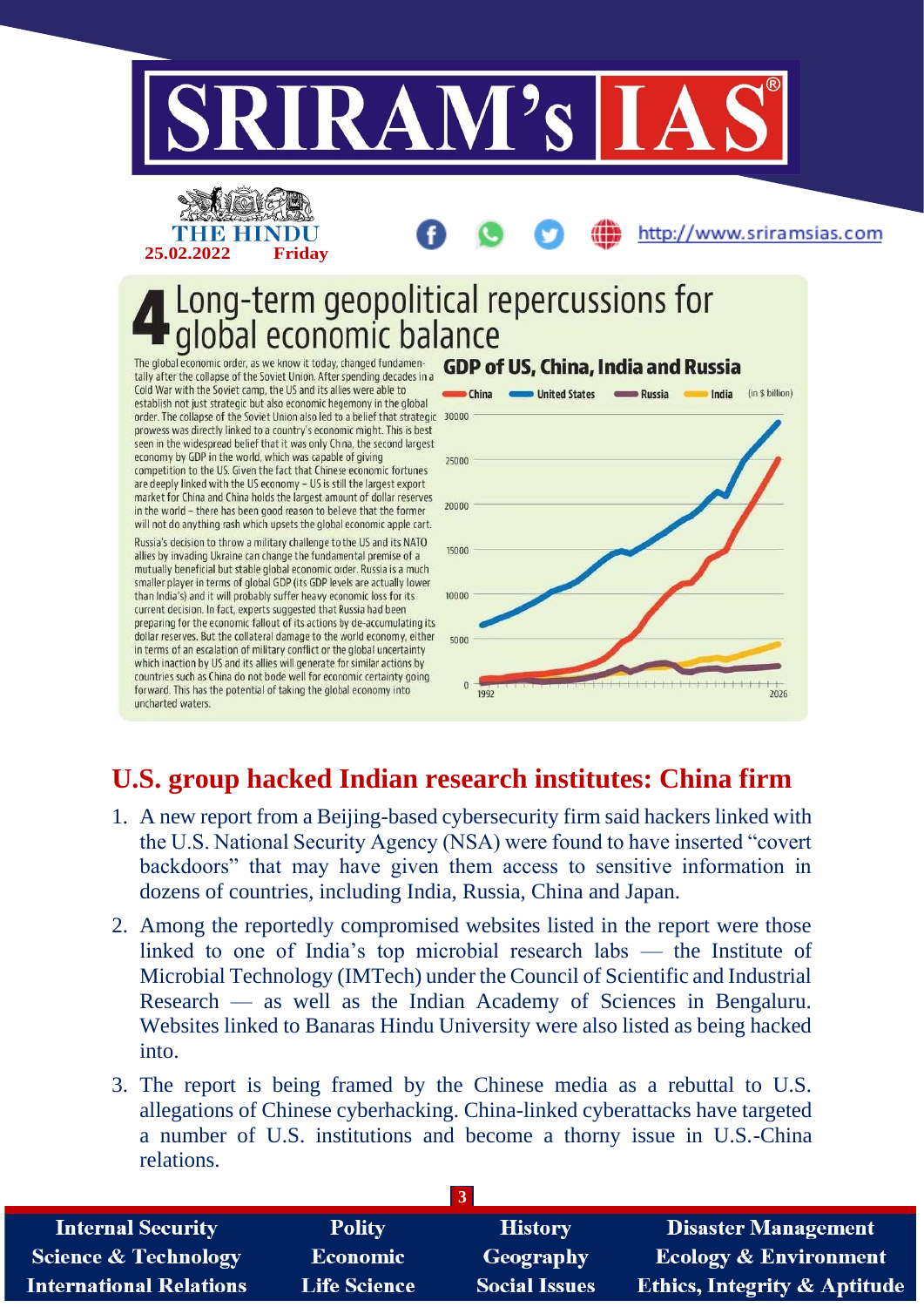

## **25.02.2022 Friday**

http://www.sriramsias.com

- 4. Indian agencies have reported cyber attacks from China targeting a wide range of institutions, including government departments.
- 5. The Union Power Ministry said last year that "state-sponsored" Chinese hacker groups had targeted various Indian power centres but added that the groups have been thwarted after government cyber agencies warned about their activities.
- 6. This followed a report from a U.S. cybersecurity firm linking



an outage in Mumbai in 2020 to hacking attacks by China-linked groups.

#### **SC says Tribunals Act goes against its order**

- 1. The Supreme Court said the government's move to introduce a statute last year on key tribunals, that too, merely days after the court struck down an identical law, may amount to dishonouring its judgment.
- 2. Petition submitted that the 2021 Act which abolishes nine key tribunals, raises a serious threat to judicial independence by giving the government-wide powers regarding appointments, service conditions, salaries and so on, of members of key tribunals.
- 3. The petitioners have argued that the Act was introduced in the Lok Sabha just days after the Supreme Court struck down the Tribunal Reforms (Rationalisation and Conditions of Service) Ordinance of 2021. The Act brought back the very same provisions in the ordinance which were struck down by the Supreme Court.
- 4. Meanwhile, the court referred to a communication from the Attorney-General which informed that vacancies in various key tribunals have been filled.

| <b>Internal Security</b>        | <b>Polity</b>       | <b>History</b>       | <b>Disaster Management</b>              |
|---------------------------------|---------------------|----------------------|-----------------------------------------|
| <b>Science &amp; Technology</b> | <b>Economic</b>     | Geography            | <b>Ecology &amp; Environment</b>        |
| <b>International Relations</b>  | <b>Life Science</b> | <b>Social Issues</b> | <b>Ethics, Integrity &amp; Aptitude</b> |